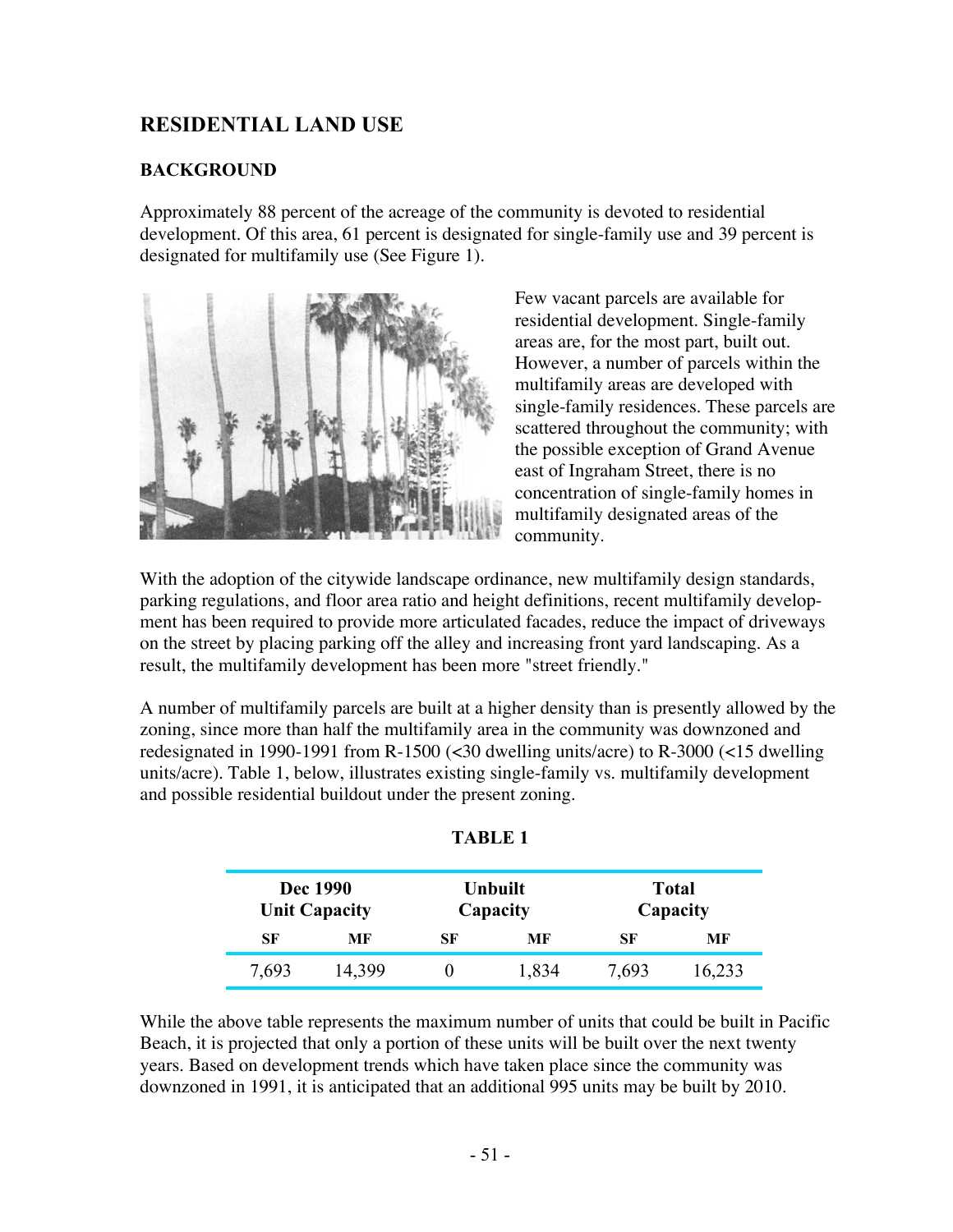Because the community has experienced fluctuations in development intensity over the years, there is an increasing need to address the variations in neighborhood character that have surfaced and that will likely continue to surface in the future.

The Garnet Avenue commercial district stands in need of change. Residential uses are encouraged to enhance and increase use of the area (See the Commercial Element). Multi-use zoning has advantages to commercial and residential tenants: access to shops by tenants, new customers for commercial enterprises, and physical security to both, as the property will be occupied by one user or the other throughout the day.

## **Residential Densities**

- 1. Very Low-Density (0 -<5 dwelling units/acre) In Pacific Beach, this density occurs primarily in the "hills" area of the community and is characterized by the development of detached, single-family homes on lots typically ranging from 10,000 square feet to 20,000 square feet.
- 2. Low-Density (5 -<9 dwelling units/acre) This density, which occurs primarily in the northeastern "plains" area of Pacific Beach, typifies conventional single-family detached units on lots that are 5,000 to 6,000 square feet.
- 3. Low-Medium Density (9 -<15 dwelling units/acre) This density category, which predominantly occupies those portions of the community that are closer to the beach and bay, is characterized by lower intensity multifamily housing, such as two-on-ones or duplexes.
- 4. Medium-Density (15 -<30 dwelling units/acre) This density occurs primarily along Sail Bay, Grand Avenue, Hornblend Street and Lamont Street, and is characterized by four-plexes or four-unit condominiums.
- 5. Medium-High Density (30 -<40 dwelling units/acre) This is the highest density category for residential development in Pacific Beach, and is characterized by multi-unit condominium or apartment development such as the Oakwood complex on Ingraham Street.

# **GOALS**

- Promote the development of a variety of housing types and styles in Pacific Beach to provide a greater opportunity for housing that is both affordable and accessible by everyone.
- Create safe and pleasant pedestrian linkages between residential neighborhoods and commercial areas and community facilities, such as schools, parks and the library.
- Enhance residential neighborhoods by establishing and maintaining street tree patterns and promoting general maintenance and improvement of residential properties.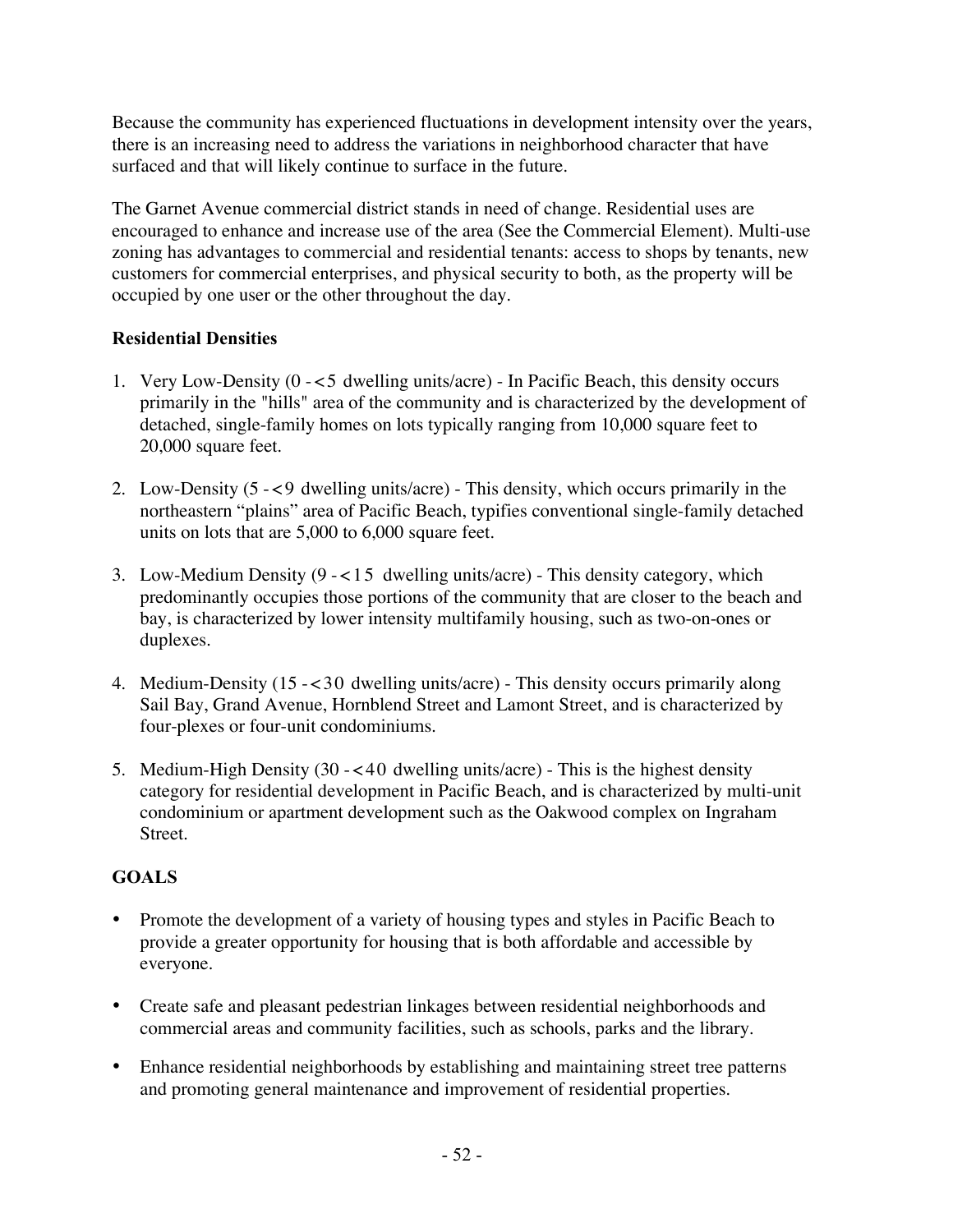- Implement design standards for multi- and single-family development to ensure that properties reflect the scale and character of the established neighborhood.
- Enforce bulk and scale standards in established neighborhoods.
- To the greatest extent possible, maintain or reduce present density standards, traffic patterns and street configuration.

### **POLICIES**

- 1. Maintain the residential scale of Pacific Beach and encourage development of residential units within transit corridors, especially along Garnet Avenue.
- 2. Analyze existing multifamily development standards focusing on building size and parking requirements, particularly in transit corridors, to provide incentives, for encouraging affordable housing in the form of smaller (1-2 bedroom) units. Further consider options for allowing higher densities in transit corridors while maintaining the intensity of the underlying zone (e.g., by regulating the number of bedrooms).
- 3. Promote residential development in conjunction with Housing Commission programs in the commercial areas of Pacific Beach, primarily on upper floors over commercial establishments. These mixed use developments should include various residential types, including single room occupancy hotels and living units.
- 4. Enforce building and zoning codes in the residential areas of Pacific Beach to abate zoning, building code and health code violations in the form of abandoned vehicles, illegal storage of boats and vehicles, and the accumulation of junk and litter in public and private areas.
- 5. Require new development to conform to area-specific streetscape recommendations for landscape, lighting, sidewalk treatment and signage (identified in Appendix D) and to be implemented through the citywide landscape ordinance.
- 6. The City shall establish development standards that will regulate the bulk and scale of new single-family residential development in this community through a ministerial process.
- 7. Pursue categorical exclusion of those residential areas within the City's jurisdiction of the coastal zone in Pacific Beach, thereby eliminating the need for coastal development permits requiring discretionary review and public notice.
- 8. The City shall ensure that new residential structures are designed to maintain public views of the beaches and bay.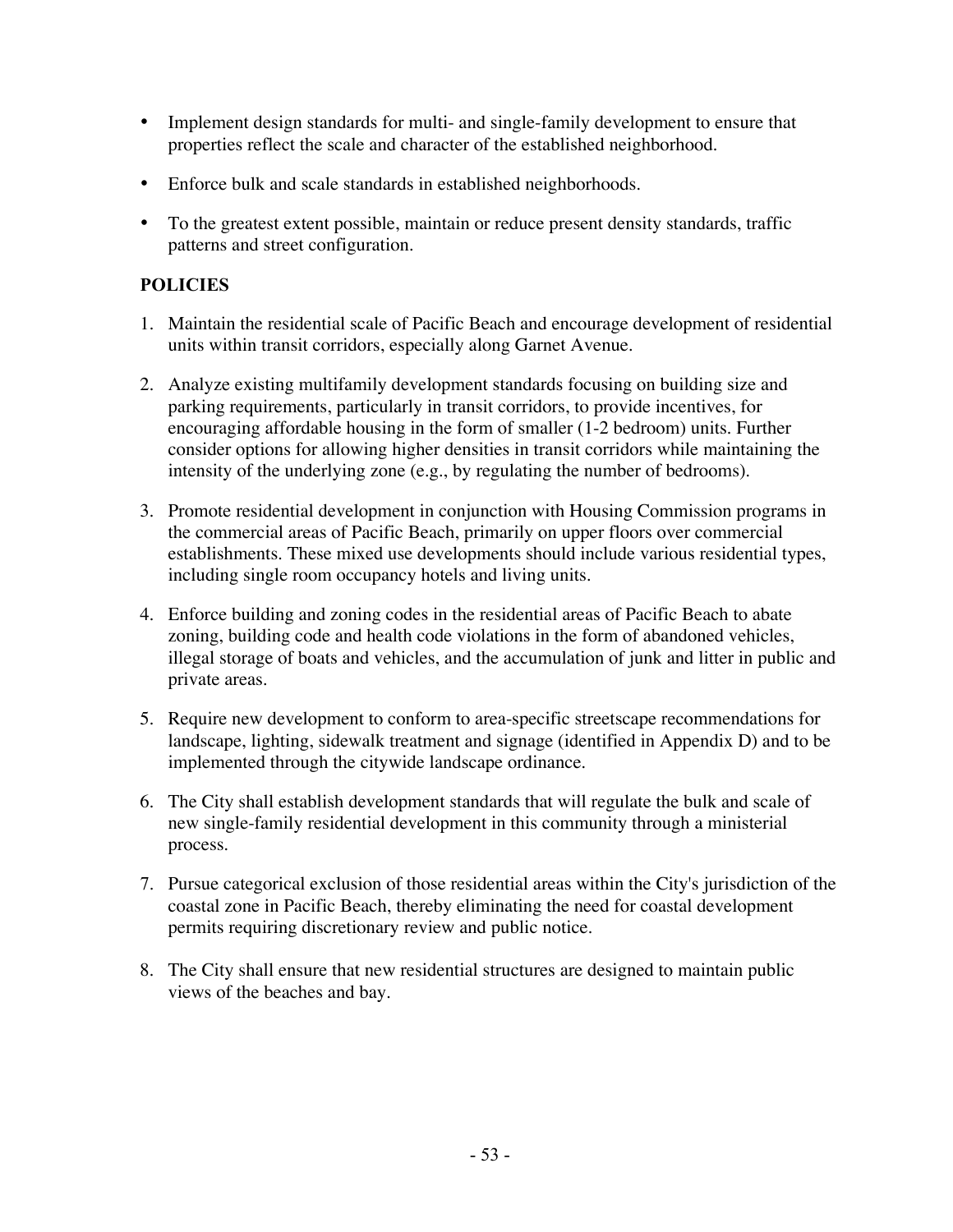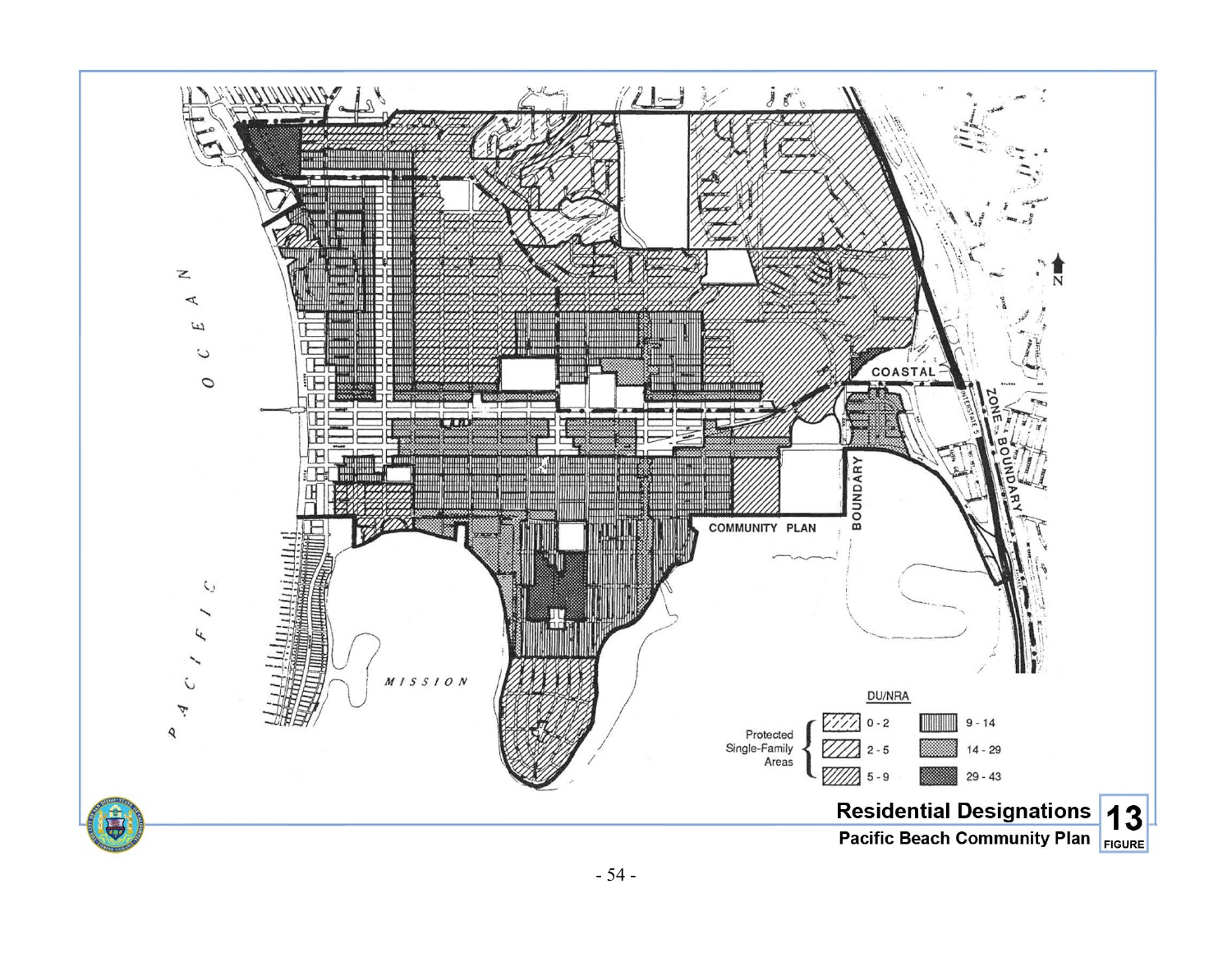# **ACTION PLAN**

|                                                                                                                                                                      | Timing         |                       |                   |                   |                    |                    |                                                      |                                                                                                                 |                      |                                      |
|----------------------------------------------------------------------------------------------------------------------------------------------------------------------|----------------|-----------------------|-------------------|-------------------|--------------------|--------------------|------------------------------------------------------|-----------------------------------------------------------------------------------------------------------------|----------------------|--------------------------------------|
| Implementation<br><b>Measures</b>                                                                                                                                    | $On-$<br>Going | Adopt<br>With<br>Plan | Within<br>2 Years | Within<br>5 Years | Within<br>10 Years | Within<br>20 Years | <b>Development</b><br><b>Impact Fee</b><br>Dependent | <b>Responsibility For</b><br>Implementation                                                                     | Source of<br>Funding | <b>See For More</b><br><b>Detail</b> |
| Develop and employ incentives<br>(for density, parking, etc.) in<br>conjunction with Housing<br>Commission Programs to<br>promote smaller, more<br>affordable units. |                |                       |                   |                   |                    |                    |                                                      | Planning Dept.,<br>Planning Commission,<br>City Council,<br>Calif. Coastal<br>Commission, Housing<br>Commission | City                 | Policies 2-3                         |
| Increase enforcement of zoning<br>and health code violations in<br>Pacific Beach.                                                                                    |                |                       |                   |                   |                    |                    |                                                      | Planning Dept.                                                                                                  | City                 | Policy 4                             |
| Update the Landscape<br>Technical manual to incorporate<br>the street tree master plan.                                                                              |                |                       |                   |                   |                    |                    |                                                      | Planning Dept.,<br>Planning Commission,<br>City Council,<br>Calif. Coastal<br>Commission                        | City                 | Policy 5<br>Appendix D               |
| Amend the Residential Zones to<br>maintain the established bulk<br>and scale of surrounding<br>development through a<br>ministerial process.                         |                |                       |                   |                   |                    |                    |                                                      | Planning Dept.,<br>Planning Commission,<br>City Council,<br>Calif. Coastal<br>Commission                        | City                 | Policy 6                             |
| Pursue Categorical Exclusion of<br>Pacific Beach residential areas.                                                                                                  |                |                       |                   |                   |                    |                    |                                                      | Planning Dept.,<br>Planning Commission,<br>City Council,<br>Calif. Coastal<br>Commission                        | City                 | Policy 7                             |
| Endure that discretionary<br>projects maintain view<br>corridors.                                                                                                    |                |                       |                   |                   |                    |                    |                                                      | Planning Dept.,<br><b>Planning Commission</b>                                                                   | City                 | Policy 8<br>Proposal 6               |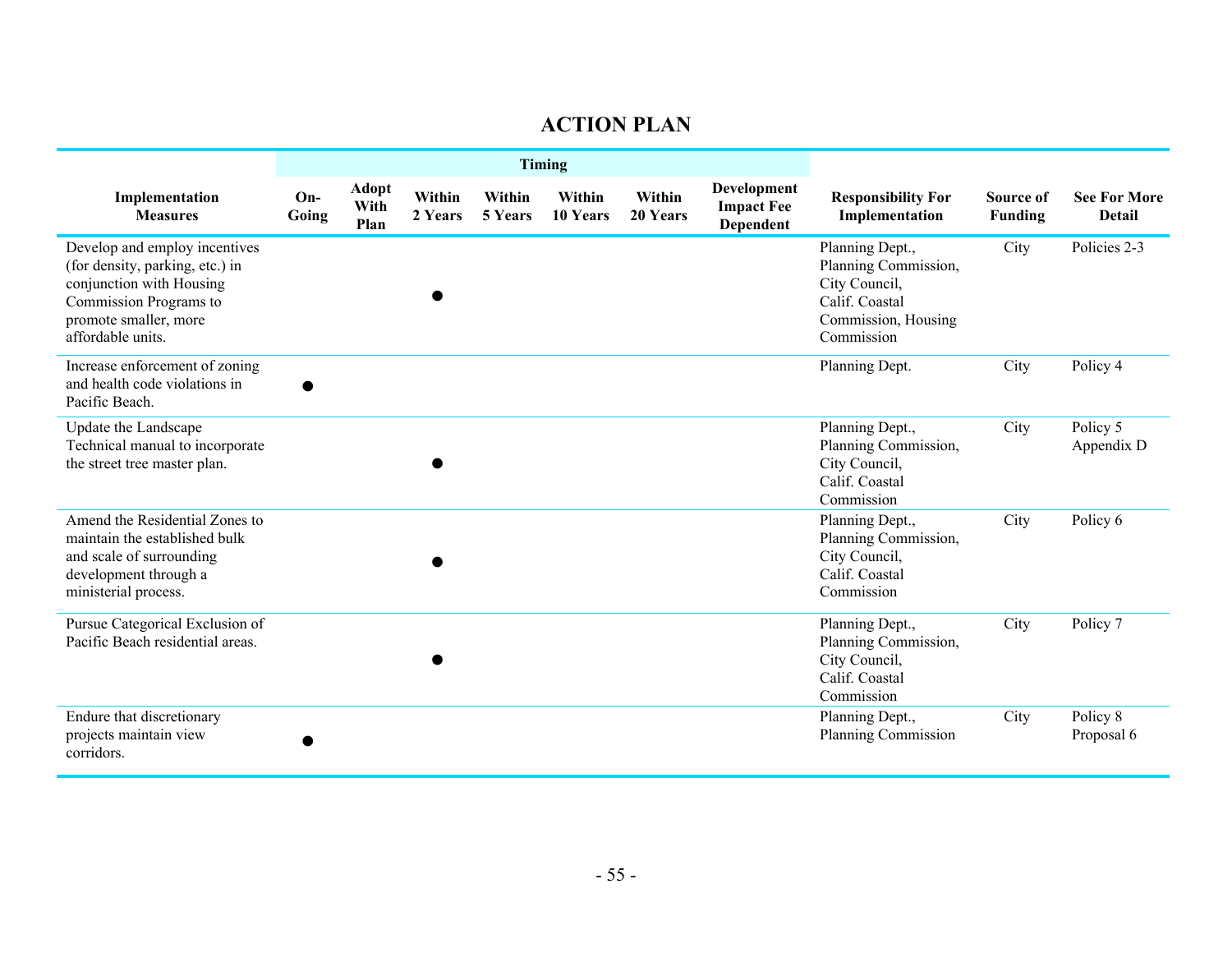#### **SPECIFIC PROPOSALS**

#### **Residential Character**

Promote neighborhood clean up efforts utilizing community organizations to remove graffiti, abandoned furniture and vehicles, cleanup landscaping and implement facade improvements.

#### **Residential Design Standards**

#### *Development Along View Corridors*

1. Mandate setbacks of new development along all east-west streets west of Cass Street, and all north-south streets south of Grand Avenue which have a public view to the water (as identified on Figure 16). Street landscaping along these streets shall not obstruct, but shall enhance public views, in conformance with the streetscape recommendations of this plan (Appendix D).

#### *Coastal Bluff and Ocean/Bayfront Development*

- 2. Terrace second and third stories of new or redeveloped oceanfront and bayfront properties or articulate waterfront facades to minimize a walled effect along the water and adjacent walkways.
- 3. Set back new development along coastal bluffs in accordance with the Sensitive Coastal Resource Zone and Appendix H of this plan to reduce the potential for erosion and slippage.

#### **Balanced Community**

While the Commercial Element of this plan contains recommendations for promoting the development of affordable housing in Pacific Beach through mixed-use projects and SROs, the following recommendations provide details on programs which can be utilized to achieve a balanced community.

The Pacific Beach community has recognized that the provision of affordable housing is a citywide responsibility. Pacific Beach is willing to do its fair share toward meeting San Diego's affordable housing needs. Since the remaining capacity for additional residential development in the community is limited, new construction will be able to contribute only a portion of any affordable housing which may be provided in

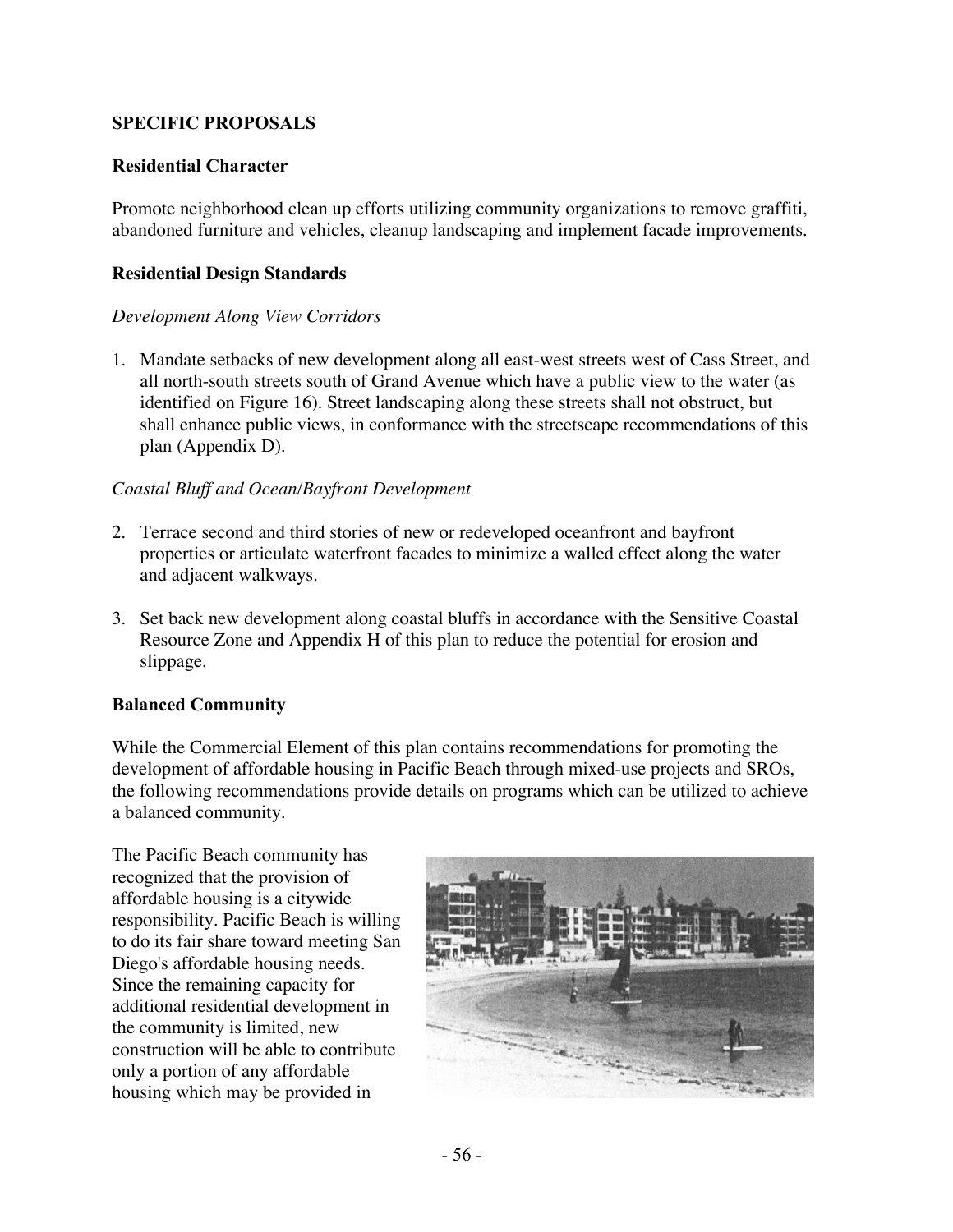Pacific Beach. However, the community's existing housing stock can also provide affordable housing opportunities. The San Diego Housing Commission has a variety of programs aimed at existing housing. Toward this end, the San Diego Housing Commission shall be encouraged to purchase properties for the development of affordable housing and promote the use of local housing assistance programs, operated and managed by the San Diego Housing Commission to meet the recommended Fair Share Housing goals for Pacific Beach.

Examples include:

- Multifamily Bond Program: This program provides low interest loans to property owners of multifamily housing through the sale of bonds. In exchange for the loans, the owners would be required to rent 20 percent of the multifamily housing units to low-income households for 20 years.
- Section 8 Rental Assistance Program: This program offers certificates and vouchers to economically disadvantaged households who use these certificates to rent privatelyowned apartments. Households who qualify for this program pay 30 percent of their gross monthly income for rent and the Housing Commission pays the difference to the property owners.
- Senior CUP Program: This Conditional Use Permit program provides a density bonus of up to 50 percent to property owners who agree to rent all of the units to senior citizens and physically impaired persons.
- A density of 43 du/ac is recommended by this plan for the Park La Jolla Apartment complex, provided that the City maintains the community plan implementation overlay zone or other zoning mechanism which provides for the processing of a permit application under discretionary review in connection with development of the property for purposes of implementing the following recommendations.

The existing streetscape character of La Jolla Boulevard shall be maintained as follows:

- Existing mature vegetation, within the building setback area (including the area between the curb and the property line), particularly the street trees, shall be preserved or replaced when removal is unavoidable. Replacement trees shall be of the same or similar species and of a minimum 60 inch box size.
- The open landscaped areas within the building setback areas (including the area between the curb and the property line), adjacent to La Jolla Boulevard and interior streets shall be preserved. New structures along La Jolla Boulevard shall observe an average landscaped setback of 30 feet and a minimum of 15 feet. New structures along interior streets shall be setback as required by the underlying R-1000 Zone.
- Structures shall have a lower profile along La Jolla Boulevard and shall be spaced to provide extensive open space and accordingly, building facades along La Jolla Boulevard shall have a minimum ten foot wide facade break for each 50 feet in building length. Spacing between new structures shall be an average of 30 feet with a minimum spacing of 15 feet. The maximum height of buildings permitted on this site is 30 feet.